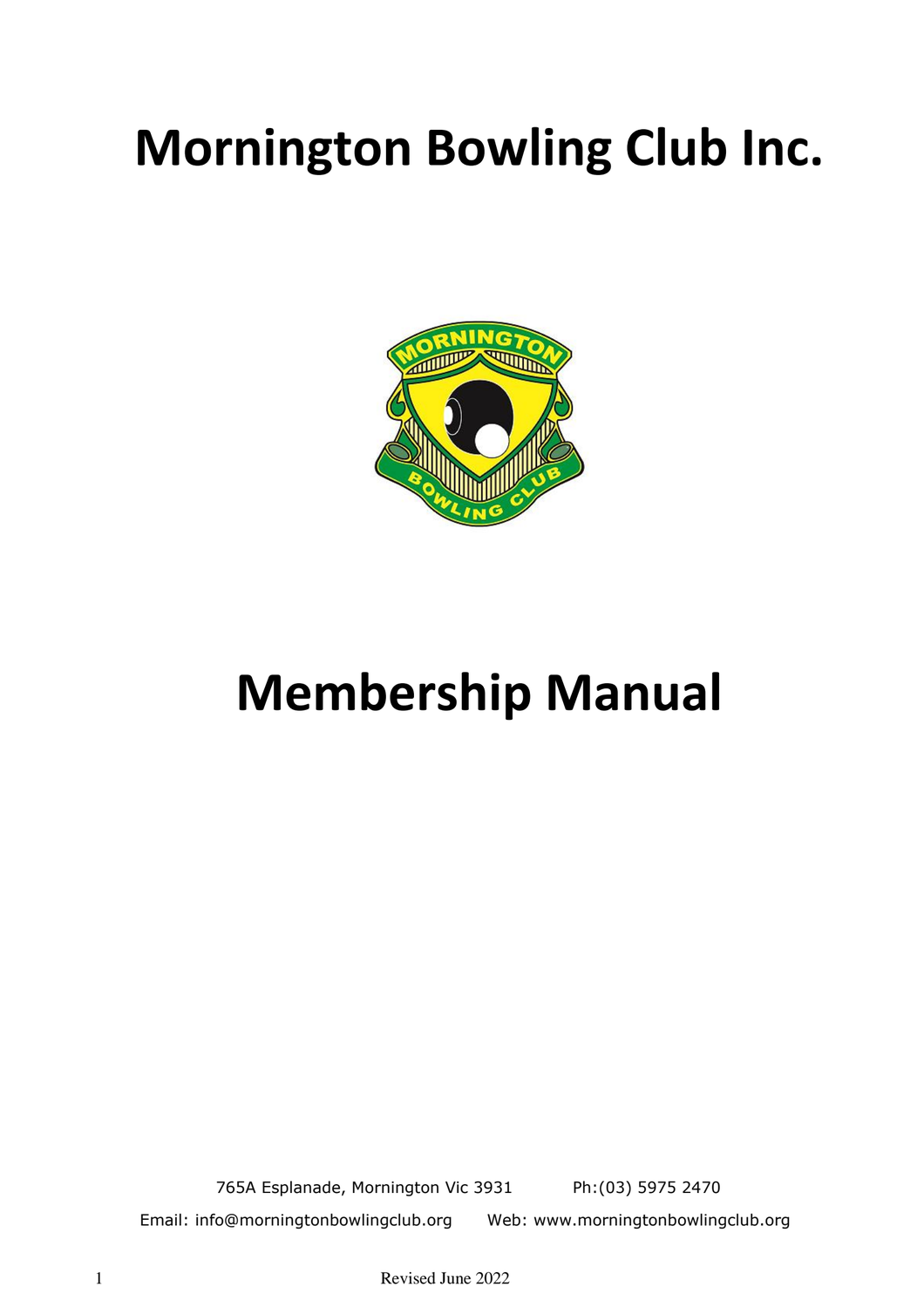# **CONTENTS**

| Welcome                             | 3  |
|-------------------------------------|----|
| <b>Core Values</b>                  | 4  |
| <b>Our Story</b>                    | 5  |
| Who's who                           | 6  |
| <b>Your Membership Entitlements</b> | 8  |
| <b>Club Communications</b>          | 9  |
| <b>Code of Conduct</b>              | 10 |
| <b>Points for Members</b>           | 12 |
| <b>Points for Bowlers</b>           | 15 |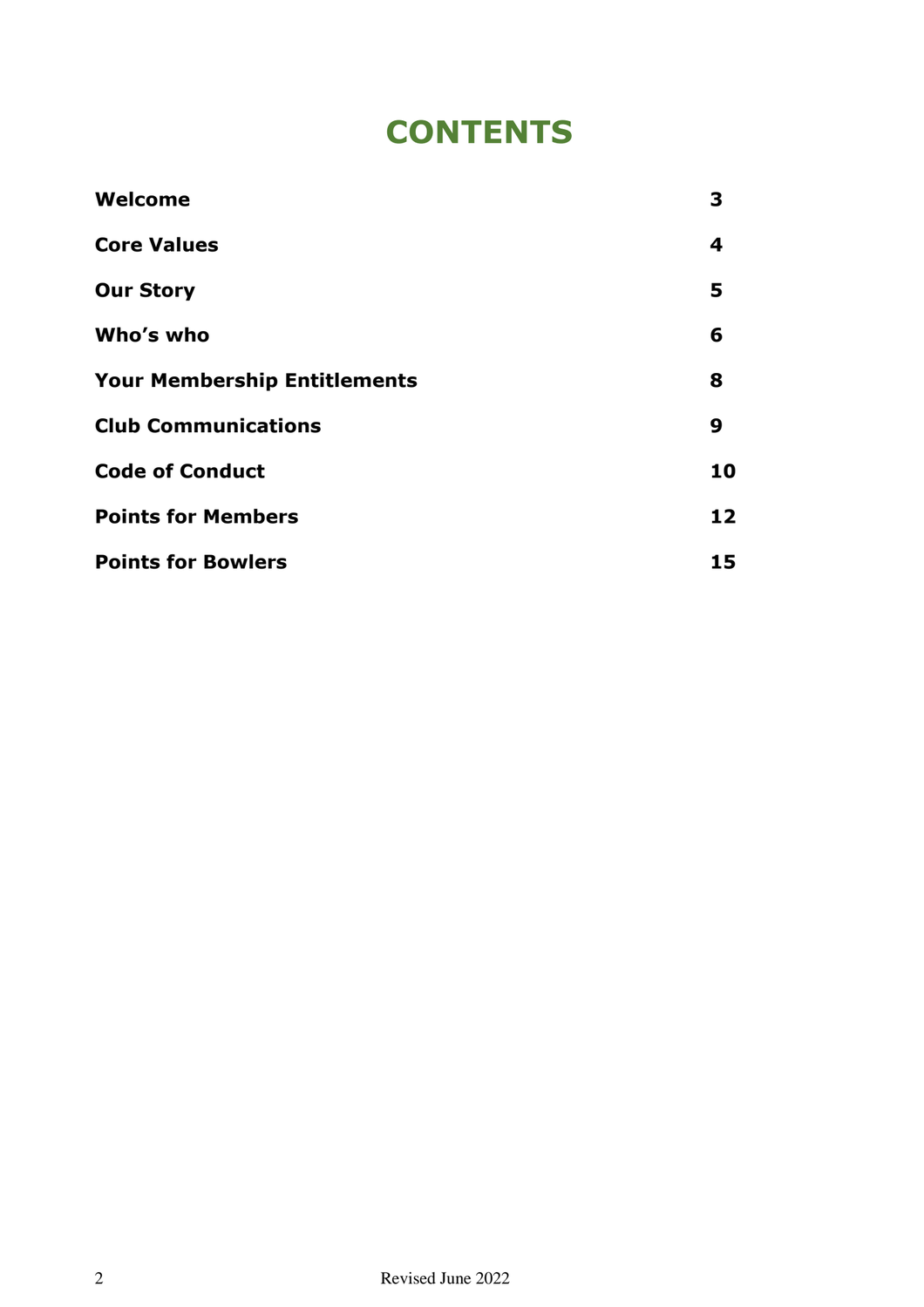# **WELCOME**

On behalf of our Board and Members we are pleased to welcome you as a member of the Mornington Bowling Club. Your name badge and membership card will be presented to you by our Club President David Pumpa in the near future. Please make yourself known to David when you next attend the Club.

In addition to interclub competitive bowls, our Club has an extensive social bowls program which is an excellent opportunity to meet fellow members. 'Mixed Triples' are held every Wednesday and 'Mixed Pairs' are held every Saturday throughout the whole year. Tuesday and Saturday Pennant competitions are conducted by our Association between October and March.

More information regarding our club can be found on our web site: www.morningtonbowlingclub.org

We look forward to meeting you soon on the greens.

Ethel & David Juffkins Robin Growse John Trewin

Membership Coordinators **Board Chairman** Bowls President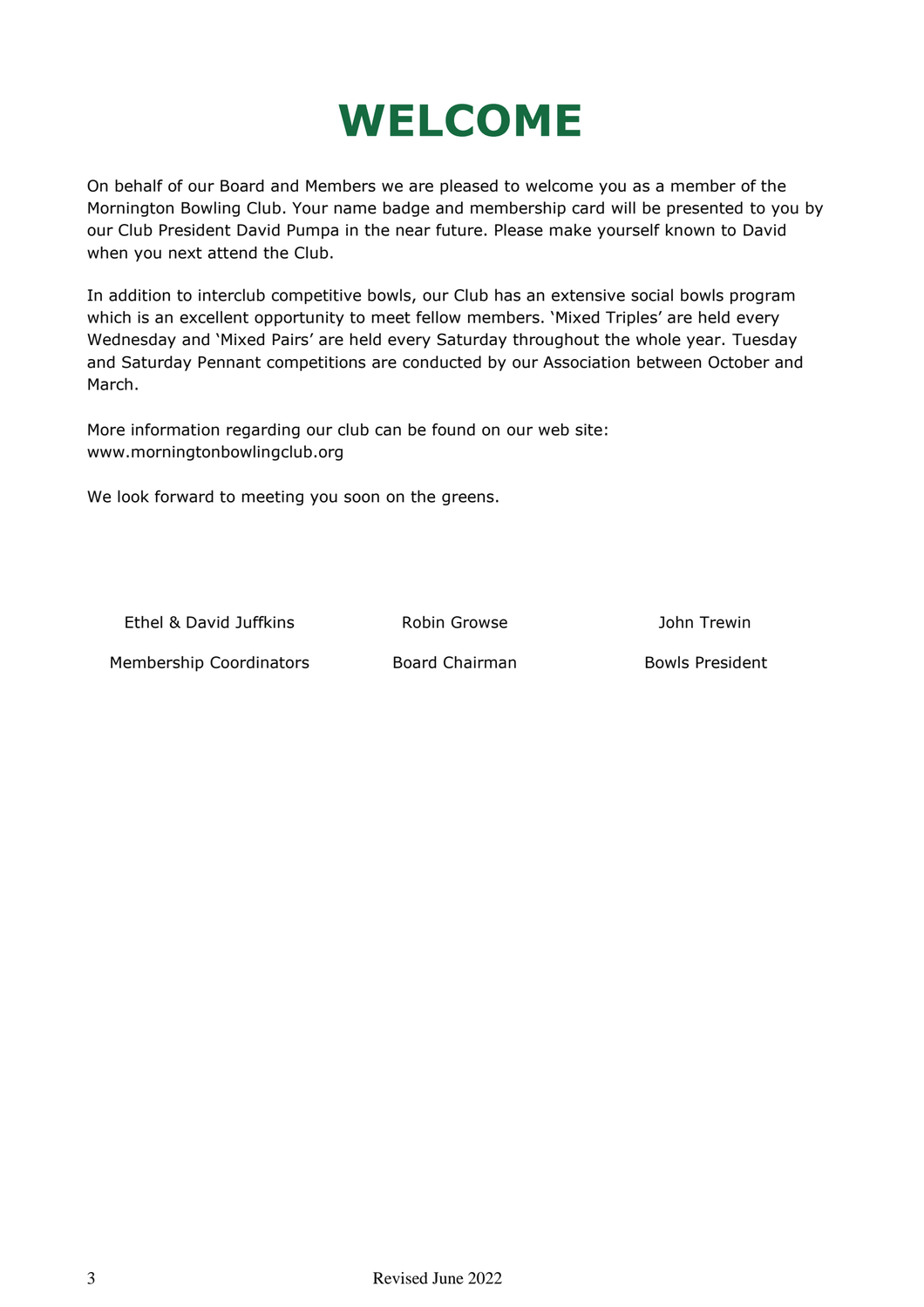# **CORE VALUES**

### **CULTURE**

Mornington Bowling Club (MBC) aims to develop a club atmosphere and culture that involves friendship, fun, spirit and respect, that acknowledges the contributions of the many individuals that make MBC a great Club. MBC is a place where members enjoy the company of others in a supportive and positive environment. MBC welcomes and encourages members of all ages and cultural backgrounds. Whilst actively promoting the club and seeking to attract new members, existing members are the lifeline of the Club. Every member of MBC is a valued member who is critical to the future of the Club.

### **BOWLING EXCELLENCE**

MBC is a club that highly values both competitive bowling such as pennant as well as all forms of social bowls. MBC aims to develop each individual members' bowling skills to a level of personal best.

### **FACILITIES**

MBC's magnificent location overlooking the Bay and close to Main Street is a truly wonderful asset. MBC aims to provide all year round, environmentally sustainable first-class facilities and greens capable of hosting high-level competition.

### **FINANCIAL SECURITY**

MBC runs a successful barefoot bowls program throughout the summer months and caters for many private functions throughout the year. These represent approximately 50% of the Club's total revenue and enables us to keep members' fees the lowest of any club on the Mornington Peninsula.

### **COMMUNICATIONS**

Regular newsletters are published by the Bowls President and Board Chairman ensuring that the membership is informed what's happening at the Club.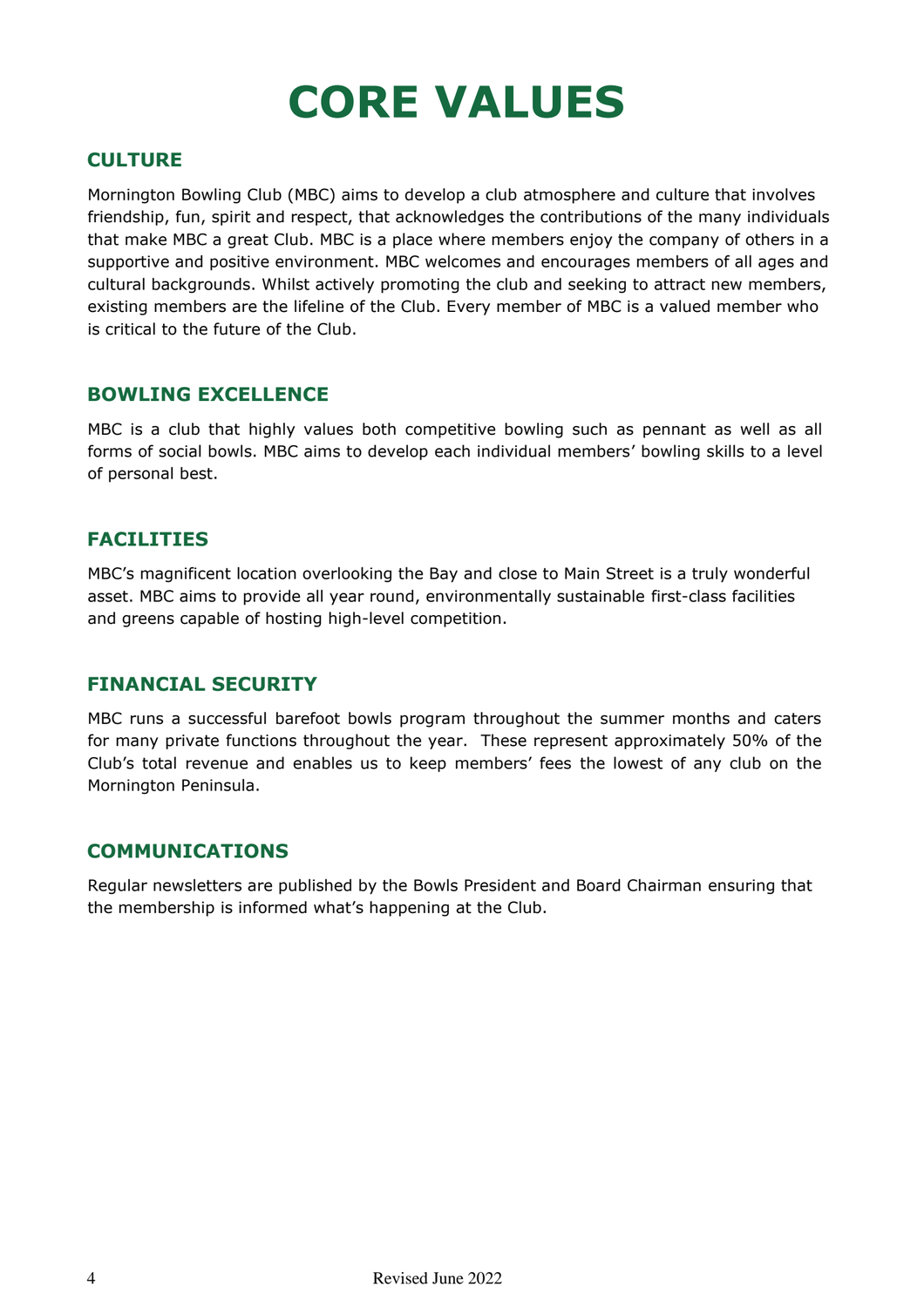# **OUR STORY**

Lawn Bowls was introduced to the Mornington Peninsula when MORNINGTON BOWLING CLUB was established in 1917 on a cliff top overlooking Port Phillip Bay on what was originally an aboriginal camp site.

This club was formed on the 1st June 1917 and opened with a four rink green in November of that year, but the task of hand watering by watering can proved to be too big a job for the members and the club closed. A permanent water supply was not available until 1921.

The year 1925 brought an element of interclub competition when the Frankston Bowls Club was founded and established on the Frankston foreshore.

In 1934 the Flinders Council approved and constructed a seven rink lawn green in the David McFarlane Reserve at Sorrento.

The "Hart cup" was contested in the format of a pennant competition. The competition was introduced and played on Wednesday afternoons between the four member clubs of the new Association :- MORNINGTON, FRANKSTON, SORRENTO and ROSEBUD. Wednesdays were selected as businesses normally closed on that day, the reason being that banking facilities at that time were only available at the major townships, which necessitated a trip to that town by business owners to conduct their weekly transactions.

Season 1954-55 saw the introduction of a Saturday Pennant competition. 1955-56 was also the last season in which the Wednesday competition was played.

In 2017 a booklet was produced celebrating 100 years. This can be found on the Club's website or clicking on the link below.

[http://www.morningtonbowlingclub.org/wp-content/uploads/sites/701/2020/02/MBC-](http://www.morningtonbowlingclub.org/wp-content/uploads/sites/701/2020/02/MBC-Centenary-Booklet-2017.pdf)[Centenary-Booklet-2017.pdf](http://www.morningtonbowlingclub.org/wp-content/uploads/sites/701/2020/02/MBC-Centenary-Booklet-2017.pdf)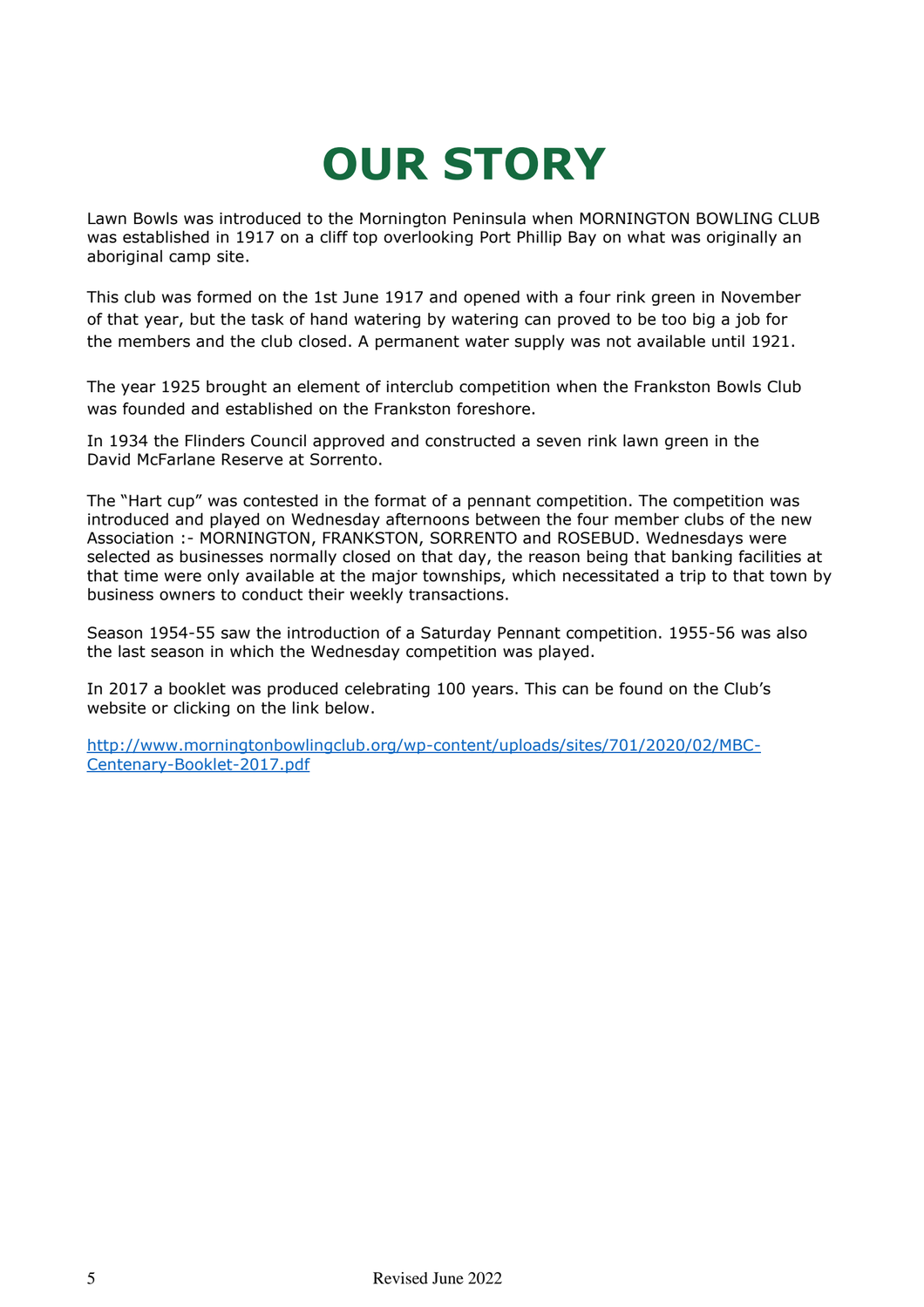# **WHO'S WHO**

## **BOARD**

| <b>CHAIRMAN</b>             | Robin GROWSE     |
|-----------------------------|------------------|
| <b>VICE CHAIRMAN</b>        | Susan GULLIDGE   |
| <b>SECRETARY</b>            | tha              |
| <b>TREASURER</b>            | Martin CHEESEMAN |
| <b>BOWLS PRESIDENT</b>      | John TREWIN      |
| <b>BOWLS VICE PRESIDENT</b> | David PUMPA      |
| <b>DIRECTOR</b>             | David JUFFKINS   |

## **BOWLS COMMITTEE**

| <b>BOWLS PRESIDENT</b>      | John TREWIN       |
|-----------------------------|-------------------|
| <b>BOWLS VICE PRESIDENT</b> | David PUMPA       |
| <b>BOWLS SECRETARY</b>      | Paula PUMPA       |
| <b>BOWLS TREASURER</b>      | Richard ANDERSON  |
| <b>CLUB COMMUNICATIONS</b>  | David PUMPA       |
| <b>BOWLS CO-ORDINATOR</b>   | Alice McLAUGHLIN  |
| <b>COACHES CO-ORDINATOR</b> | <b>Brian PYNE</b> |

**SELECTORS REPRESENTATIVE**

## **OTHER**

|   | <b>MEMBERSHIP OFFICERS</b>     |                   | Ethel & David JUFFKINS                                 |
|---|--------------------------------|-------------------|--------------------------------------------------------|
|   | <b>GREENS LIAISON OFFICERS</b> |                   | Ray HODGE & David DICKINSON                            |
|   | <b>WELFARE OFFICERS</b>        |                   | ALICE McLAUGHLIN, PATTI HENNESSY,<br><b>JAN SPENCE</b> |
|   | <b>SPONSORSHIP OFFICER</b>     |                   | <b>Terry QUIRK</b>                                     |
|   | <b>BAR MANAGER</b>             |                   | David YOUL                                             |
|   | <b>FUNCTIONS/MANAGER</b>       |                   | Leonie ROBERTS                                         |
|   | <b>BAREFOOT BOWLS MANAGER</b>  |                   | David YOUL                                             |
| 6 |                                | Revised June 2022 |                                                        |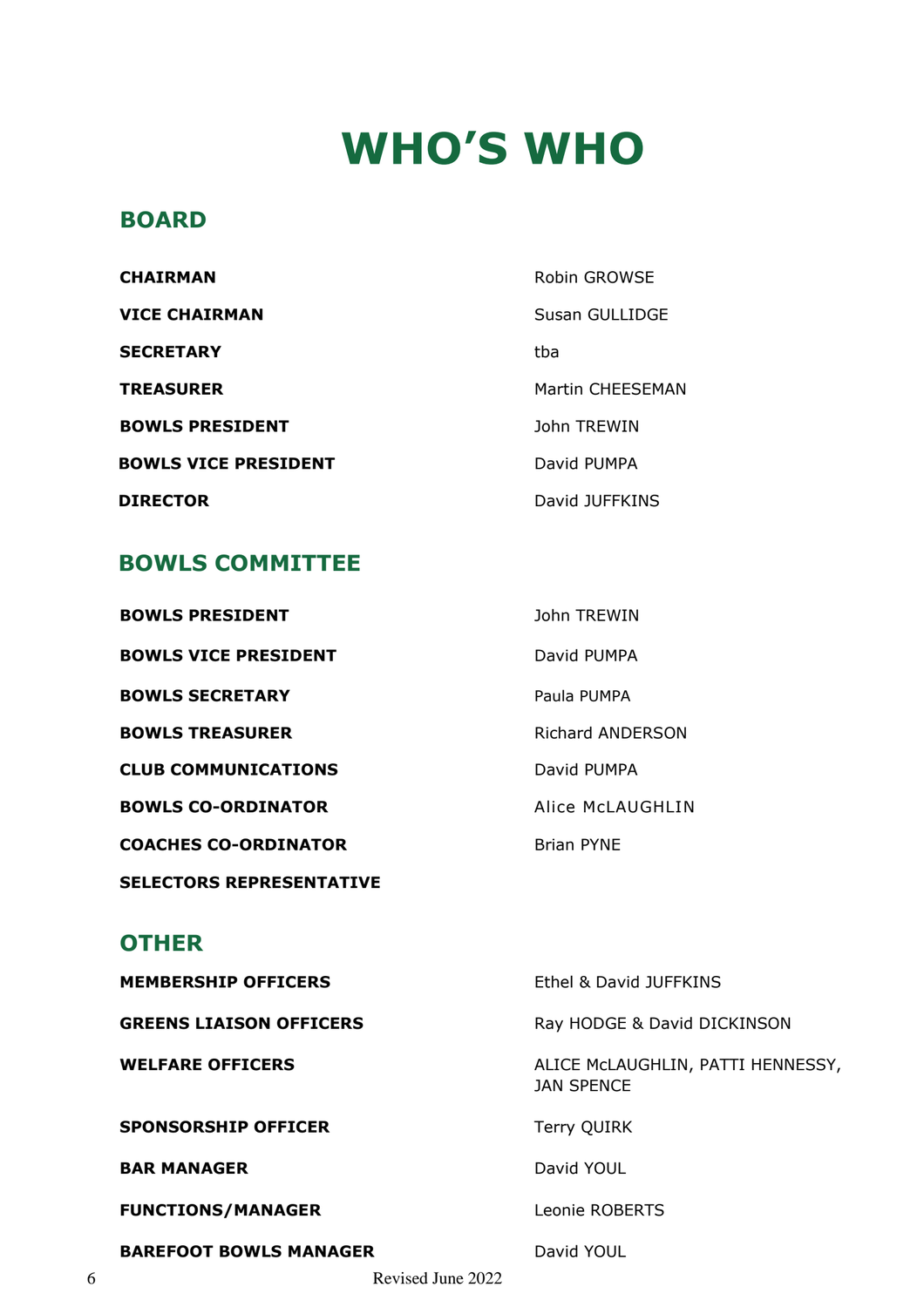| <b>HOUSE OFFICERS</b>      | Peter & Patti HENNESSY                                                                 |
|----------------------------|----------------------------------------------------------------------------------------|
| <b>HOUSE SUPPLIES</b>      | <b>HEATHER HAYES</b>                                                                   |
| <b>IT MANAGER</b>          | Martin CHEESEMAN                                                                       |
| <b>SOCIAL MEDIA</b>        | Sandra KAFKIS                                                                          |
| <b>PBD DELEGATES</b>       | David PUMPA, John EVANS                                                                |
| <b>SELECTION TUESDAY</b>   | Brian EDWARDS, Gary EDWARDS &<br><b>Neil HAYES</b>                                     |
| <b>SELECTION SATURDAYS</b> | Trevor ROBERTS, Gary EDWARDS & Neil<br><b>HAYES</b>                                    |
| <b>NATIONAL UMPIRES</b>    | John Evans, Heather Hayes, David Pumpa,<br>Lance Rechsteiner & Brian Pyne              |
| <b>COACHES</b>             | John Evans, Wayne Gullidge, Bernie<br>O'Connor, Brian Pyne, David Pumpa, Chad<br>Muir. |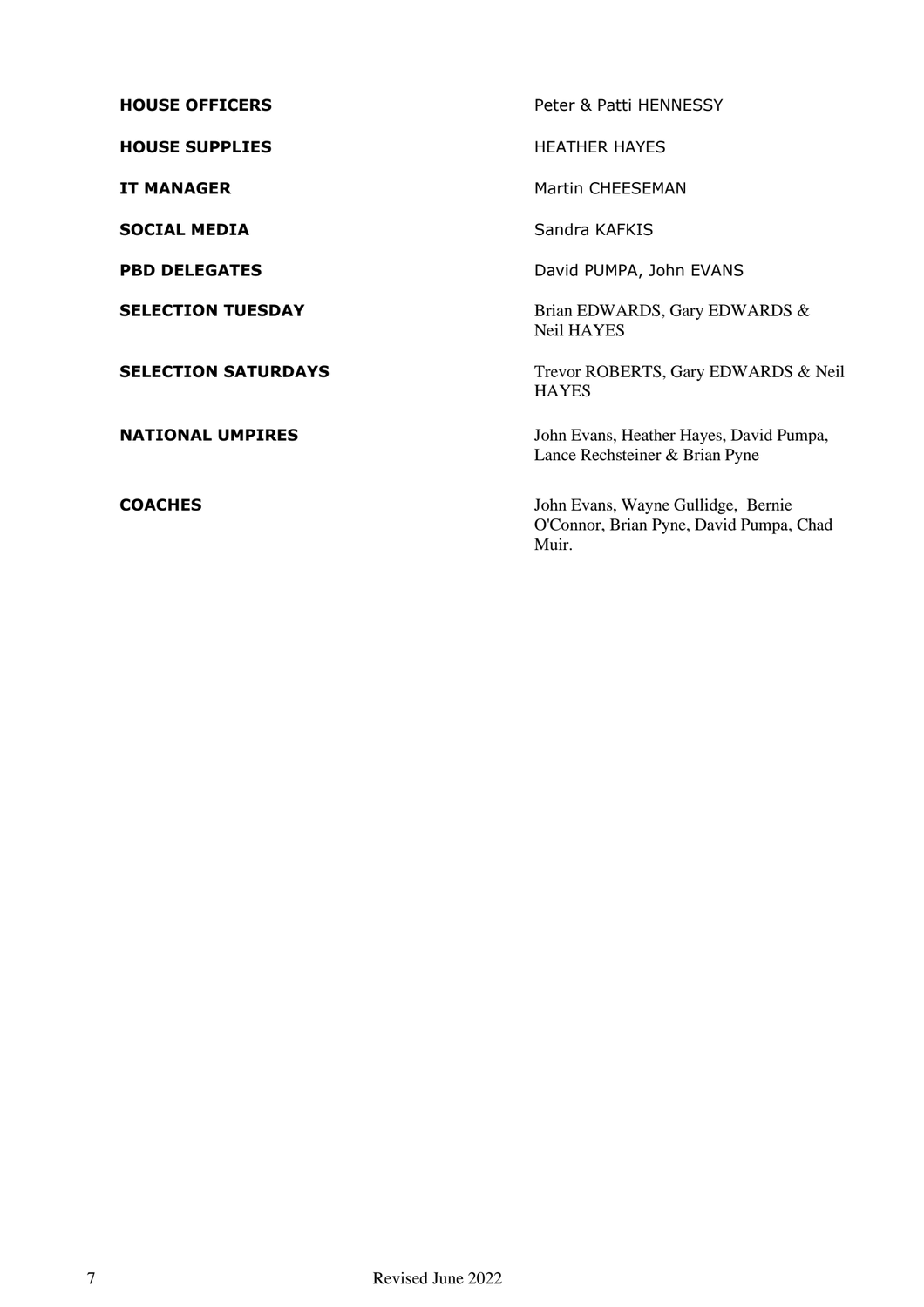# **YOUR MEMBERSHIP ENTITLEMENTS**

As a member of the Mornington Bowling Club you are entitled to the following;

### **FULL MEMBERS**

- The right to vote at the Annual General Meeting
- Full use of the Clubhouse and Greens facilities
- Clubhouse hire for functions at a discounted rate
- Members pricing at the Clubhouse bar
- No payment for Barefoot bowls (provided greens are available)

### **SOCIAL MEMBER**

- Full use of the Clubhouse and its facilities
- Clubhouse hire for functions at a discounted rate
- Members pricing at the Clubhouse bar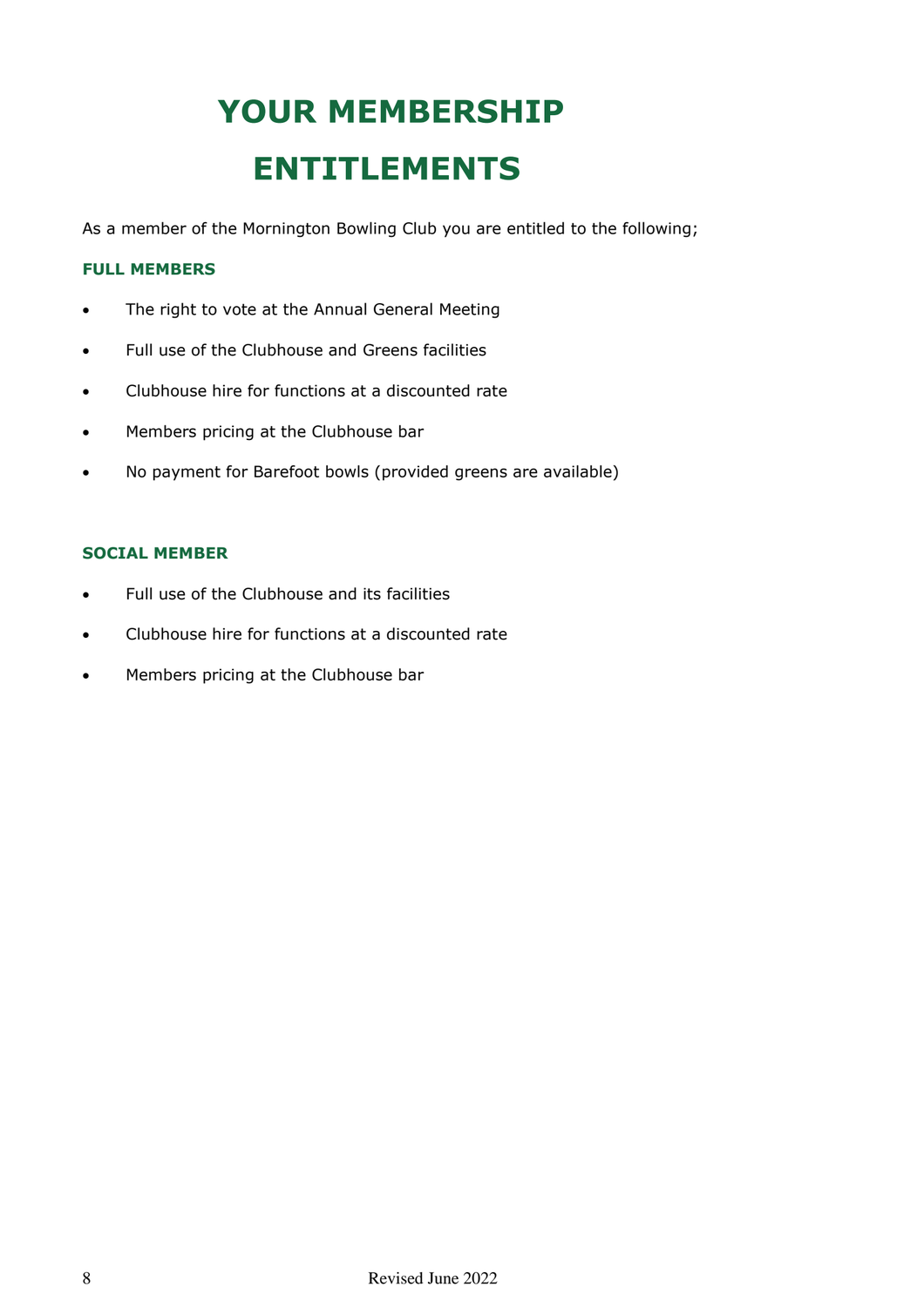## **CLUB COMMUNICATIONS**

AT Mornington Bowling Club, we try to keep our members informed of what's going on, both on and off the green. These are the ways that you can find out about what's happening round the club

### **NEWSLETTER**

- The newsletter is distributed approx. monthly or bi-monthly.
- It will be distributed directly to your email, if you have provided it.
- Hard copies can be collected from the clubhouse.

#### **WEBSITE**

- Our website address is www.morningtonbowlingclub.org
- This is also where a copy of the Constitution & Bylaws can be downloaded.

### **BOWLING DAY ANNOUNCEMENTS**

• Announcements are regularly made on both Social and Pennant day gatherings at the tea break.

### **NOTICEBOARD**

There is a noticeboard both inside the clubhouse front door, as well as near the office.

Hard copies of the Constitution and Bylaws can be found in the Tournament Office.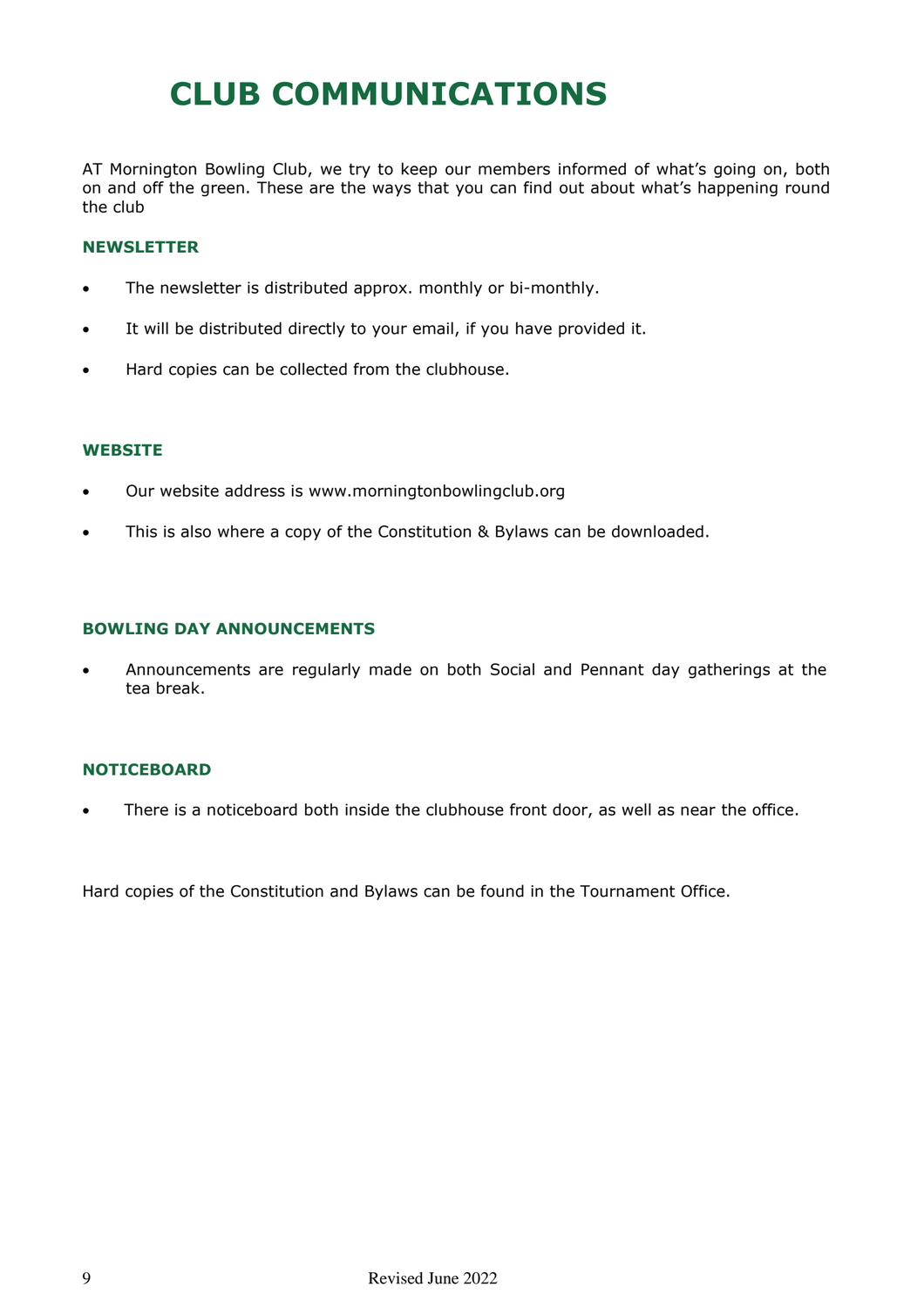## **Code of Conduct**

The aim of this Code of Conduct is to provide an enjoyable, comfortable, safe and rewarding environment for all people associated with the club. It applies equally to members and their guests, including players from other clubs visiting the club for pennant or other competitions. Members, visitors and guests of the club have a right to:

- be treated with fairness and respect.
- participate in an environment free from all forms of harassment and discrimination have their privacy and confidentiality protected.

Members may submit their views or concerns to the Board of Management, or any committee of the club provided this is done appropriately and respectfully.

The Board of Management will investigate and deal with concerns in a timely manner. They will advise all concerned parties of their decision, which will close the matter. It is expected that members and visitors of the club will at all times:

- Be friendly, courteous and respectful towards other members, visitors and staff.
- Respect teammates, opponents, officials and the rules of the game
- Refrain from behaviour that would bring the game or the club into disrepute.
- Refrain from behaviour that could offend or embarrass others
- Behave in non-violent and non-abusive ways
- Respect the positions of office bearers, committee members and volunteers of the club
- Treat the property and facilities of the club with respect, and
- Contribute positively to the sporting and social activities of the club.

Conduct is a matter of concern to all members – poor conduct has a negative impact and can be harmful and destructive to a club!

It is the responsibility of all members to ensure that their behaviour is appropriate at all times.

If a member is offensive or abusive, responding in the same manner will also be considered a breach of the Code of Conduct. The only reasonable and acceptable response is to not engage in a negative behaviour. It is acceptable to report the concern/matter to the Board of Management to be investigated under breaches of the Code of Conduct.

Any member representing the club must not engage in conduct, which is violent, aggressive, in-appropriate or prejudicial to the interests of the club. A member representing the club, for the purposes of this rule, is defined as anyone who:

- is wearing club uniform or any items of uniform that identifies them as a member of the Club
- represents the club in any bowls event
- participates in any bowls event at our club or at another club attends such event(s) as a spectator.

Any member who has indicated his availability to represent the club in pennant or other organized competitions must play in the position(s) and team(s) they are selected in by the club's selectors.

Any member who is dissatisfied with a decision of the club's selectors in relation to their ineligi-bility for any round(s) of any pennants season(s) or the position/team they are selected to play in, may appeal in writing to the chairman of the Selection committee or the Board of Manage-ment.

Bowlers will show respect to their teammates, and opponents, and play the game of bowls within BA Laws and/or Bowls Vic Conditions of Play, to the highest degree of sportsmanship and honesty.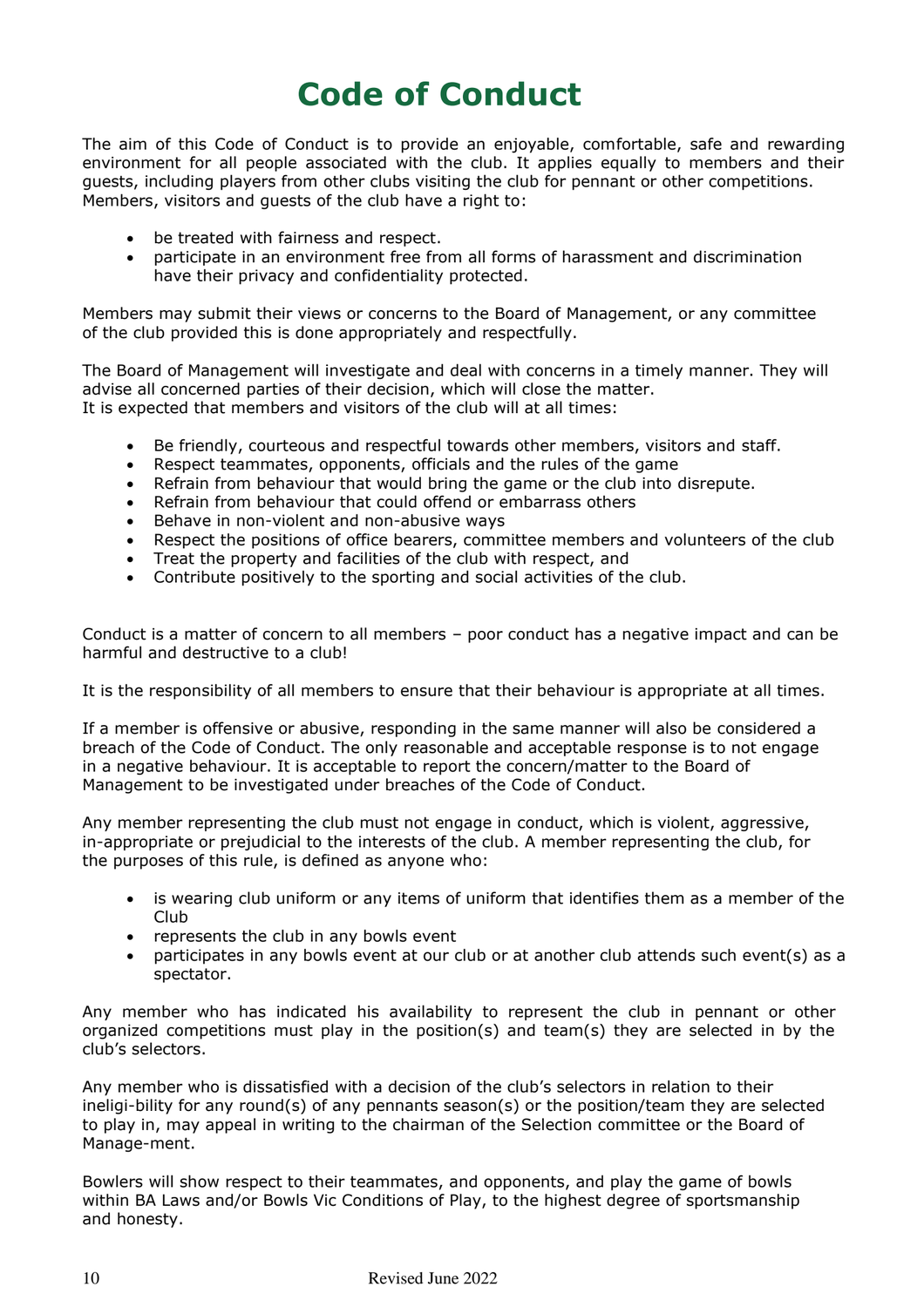Spectators on the surrounds of the green will conduct themselves in a manner that ensures that bowlers are not distracted.

Members, visitors and guests will ensure that the comfort of other patrons is not unreasonably disturbed.

Members, visitors and guests will respect other patrons and will conduct themselves in a manner that will not cause offense

Members, visitors and guests will consume alcohol responsibly and will accept any staff or licensee decision to discontinue the serving of alcohol without complaint.

There is strictly **no** drinking on the greens at any time.

The club provides free Wi-Fi to members which is intended to be used in a fair and "community minded" manner. It is unacceptable to use the club's Internet for any illegal or inappropriate activities.

Breaches of the Code of Conduct are to be reported to any member of the Board of Management. Any breach of the Code of Conduct will be resolved calmly, with honesty, dignity, and as far as possible confidentiality will be maintained.

Where and when required, the Board of Management has the right to make decisions, and en-force fair and appropriate measures, to resolve a breach of the Code of Conduct.

Any reported breach of the Code of Conduct will be investigated, discussed and dealt with by the Board of Management by imposing either a reprimand, suspension, or revoking of club membership. In the case of non-club members, the Board may consider a ban from the club for a set period of time or for life.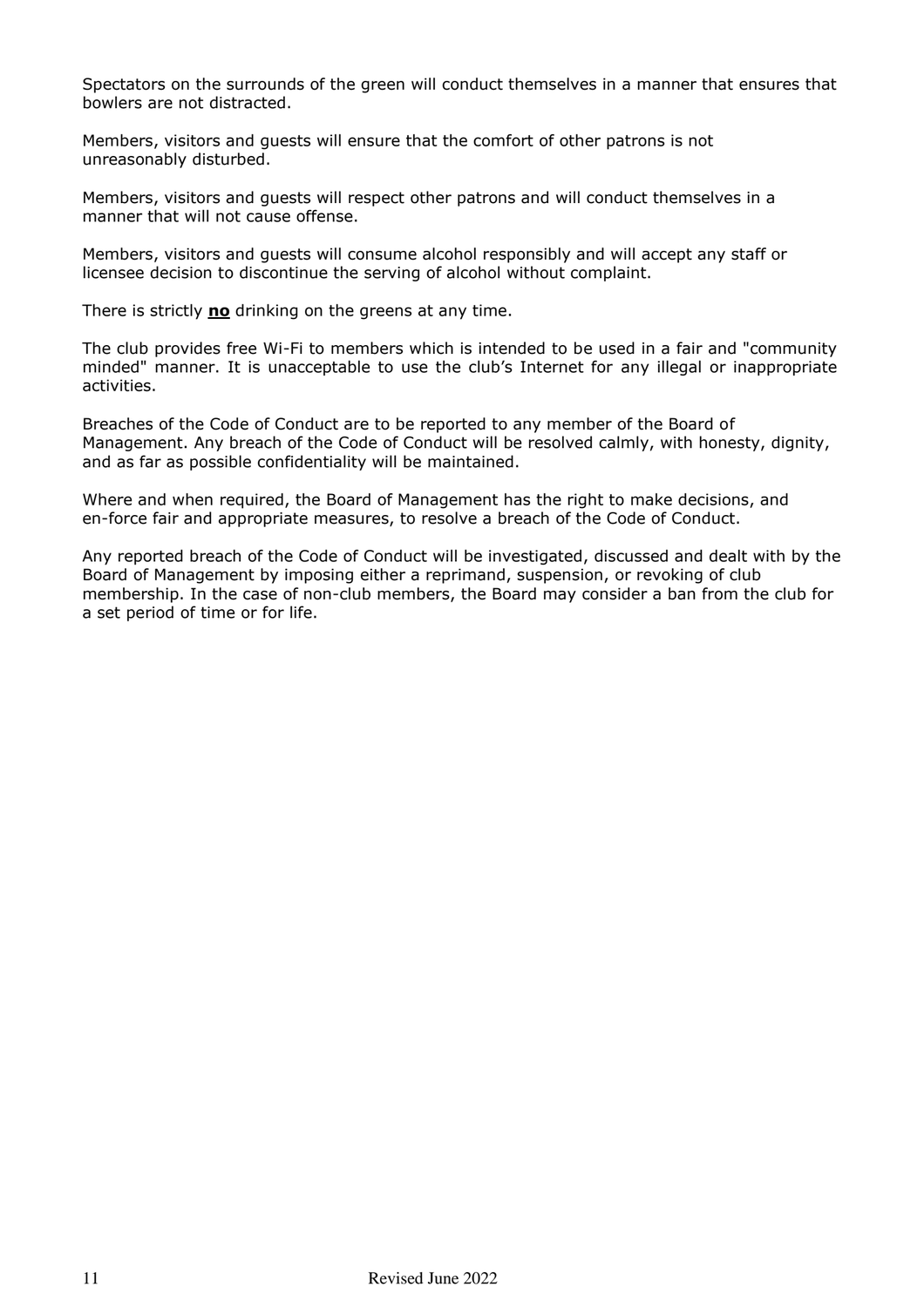## **INFORMATION FOR MEMBERS**

### **ORGANISATION**

Mornington Bowling Club is a not-for-profit entity, which, under its Constitution (January 2020) and By-laws (Jan 2020), is to operate and advance the playing of lawn bowls. Its clubhouse and greens are located upon land leased from Mornington Peninsula Shire, on the Esplanade and alongside Port Phillip Bay.

The Constitution provides for a Board of directors, elected every two years by members and having total authority over the Club's management. A Bowls Committee is also elected annually by members and, under the direction of the Board, manages all bowling activity and its administration. Various officers are elected, to perform specific duties that are required to maintain the physical running of the Club.

The By-laws detail regulations supplementary to the Constitution.

The Club is affiliated to Bowls Victoria [\(www.bowlsvic.org.au\)](http://www.bowlsvic.org.au/), which is in turn affiliated to Bowls Australia [\(www.bowlsaustralia.com.au\).](http://www.bowlsaustralia.com.au/) Bowls Victoria administers lawn bowls within the state and delegates authority to Mornington Peninsula Bowls Region.

An annual handbook is supplied to members and this provides important information. It includes names of directors and officers, with contact details of members and dates of pennant, competition matches and other important events. It also has notes on etiquette, use of the greens and guidelines for Social bowls.

### **NON-BOWLING DUTIES**

As with other not-for-profit entities, the Club and bowling generally, relies very heavily upon unpaid help, for its viability and capacity to meet the expectations of its members. The directors, office bearers, officers and others in support roles, voluntarily provide substantial amounts of time and energy, free of cost to the Club.

Members WILL be asked to perform non-bowling duties if capable. A member failing to make him/ herself available, places unreasonable burden on others.

Duty rosters are placed on notice boards and members are to check for nomination of required activity and occasion. If unavailable at the time allotted, a member is to notify the relevant officer and to nominate a replacement.

### **BOWLS, APPAREL & ARTIFICIAL DEVICES**

Under 'World Bowls Laws' the bowls used are a tested and matched set of four, licensed for a period from the date of testing and World Bowls date stamped accordingly. Bowls used in pennant and competition matches are to bear adhesive labels on each side, identifying the team's club.

Subject to compliance with certain requirements a bowler may use an approved wheelchair or 'bowling arm'.

Bowlers are to wear Bowls Victoria approved apparel at pennant and competition matches and at other times required by the Club. These times may include when Club members playing on its greens, are required to wear approved apparel. Approved apparel for members of Mornington Bowling Club is:-

- All outer wear must bear the Bowls Australia logo but exceptions are footwear, including covered socks. If a white sunblock hat is worn, it is to carry the Club headband. Socks worn with shorts or 34 length pants must bear the Bowls Australia logo:
- The registered Club long or short sleeve shirt is coloured white, bears the Club name on the back and logo on front:
- All pennant team members must wear the currently registered shirt: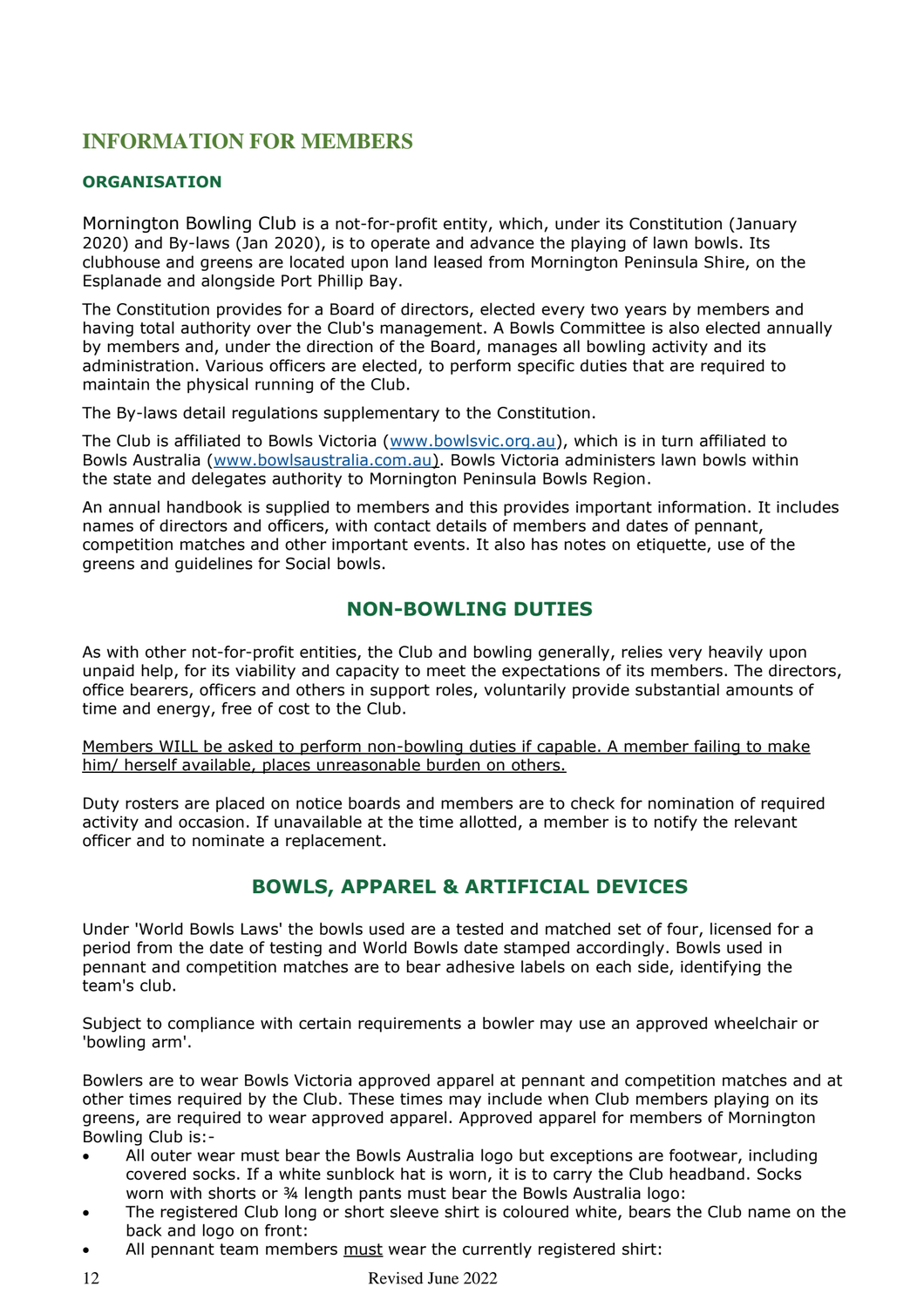• Trousers, shorts, skirts or similar are to be coloured either white, cream or bottle green:

### **COACHES & UMPIRES**

The Club has a number of its members who are trained, experienced, tested and certified as coaches and/or umpires. Their services are free to members and it is recommended that if in doubt about performance, a member seek guidance from a coach. A new bowler may not play organised bowls until approved by a club coach.

Members who are not certified coaches must refrain from offering advice to other bowlers, unless asked for assistance of a general nature. There must be no criticism of another bowler's performance during play and it is discourteous to do so at other times. A new or struggling bowler may regret being a member and discontinue bowling, if criticised rather than encouraged.

### **PENNANT & COMPETITIONS**

To participate in pennant and competition matches, players must belong to a club affiliated with Bowls Victoria. The player must also be cleared by Bowls Victoria, to play for the participating club. A player may be a member of more than one club but must nominate only one (Primary) club for which he/she wishes to represent in pennant.

The Club has Midweek and Saturday selectors, who will determine which members best fit the criteria for choice as pennant players in the available divisions. The selectors' decision is final and whilst it may be appealed to the Selection Committee, can only be reviewed for matches later than those of the current selection. Apart from consideration of realising the best competitive outcome for the Club, selectors are bound to ensure that their choice complies with the rules for pennant matches. These rules include provisions intended to secure fair play and avoidance of unfair switching of players, where the intent places higher level players in lower level divi-sions.

The Victorian Equal Opportunity legislation provides for single-sex competitions, including 'Ladies Only' pennant.

Pennant and competitions require umpires, markers and team managers, selected from members who may be non-playing. The umpire's role is defined in the rules and he/she is certified to perform the duty. The duties of the players and markers are detailed in 'Points for Lawn Bowls Players'. The team manager is to carry out the duties detailed in 'Mornington Peninsula Bowls Region Rules for Competition'.

### **SOCIAL BOWLS**

Social and 'Barefoot' bowls are available on specified days. These have relaxed rules but still require adherence to certain conditions of dress and conduct. Because 'Barefoot' bowls include the public and is intended to encourage bowls playing and new members, the Club closely supervises the entire activity.

### **SMOKING, ALCOHOL & MOBILE PHONES**

Members are required to conduct themselves in a manner favourable to the sport of lawn bowls and provisions are included in rules and the Club's Constitution & By-laws, to discipline unacceptable behaviour. Breaches may cause a member's suspension or termination of membership and this will affect the member's ability to play in other clubs and competitions.

Conflict with other members or bowlers should be avoided but if it occurs, then the affected parties should seek one-on-one resolution. If acceptable resolution is impracticable, the Constitution provides remedies.

Instances may occur, where a member feels disadvantaged or has serious concerns that are not readily resolved. The details are to be in writing, addressed to the Bowls Committee Secretary, for consideration at the Committee's meeting.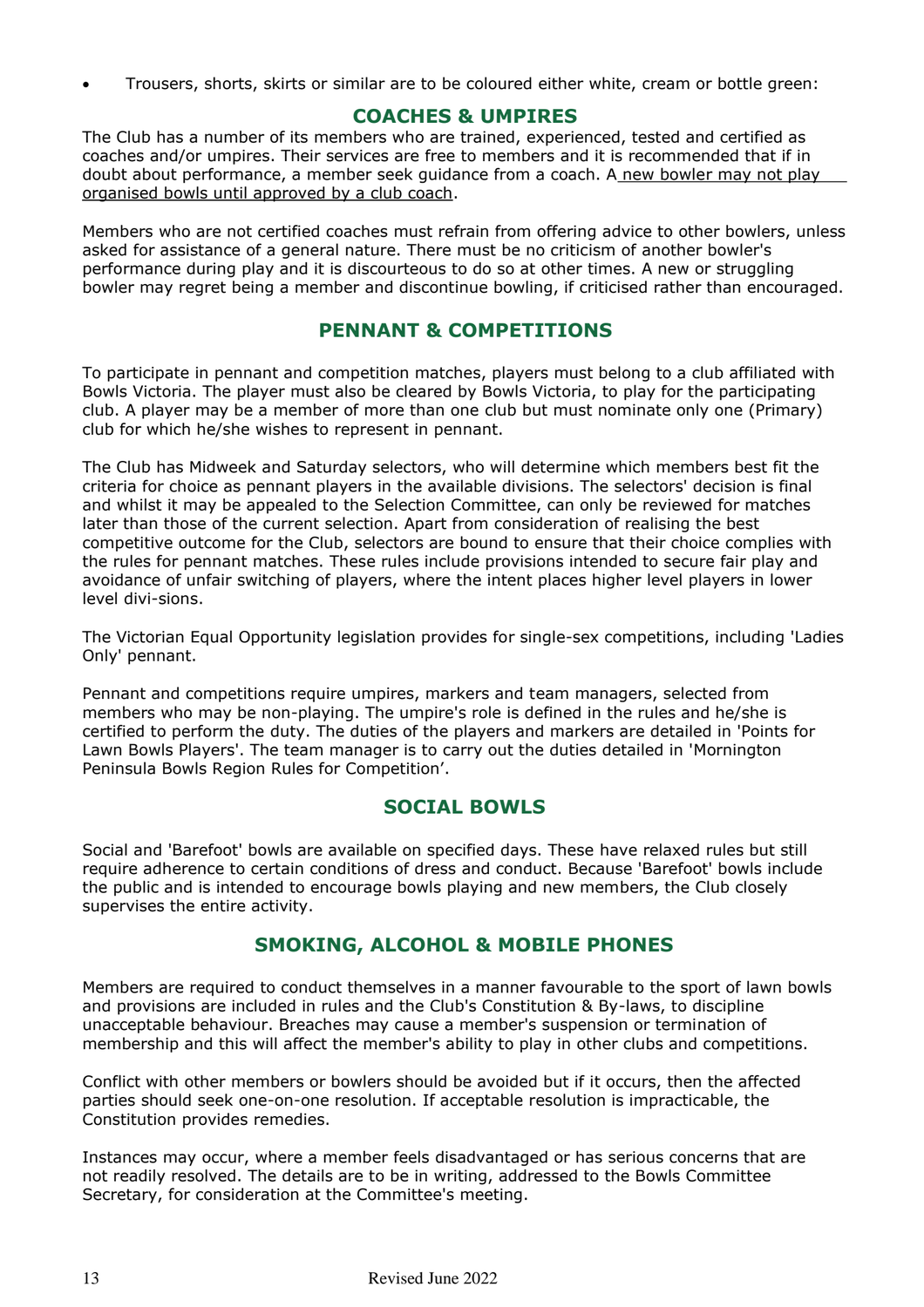### **COMPETITIONS**

The Club holds a number of competitions through the year and members are strongly urged to enter. In doing so, a member may improve their game, enhance their standing for Club teams or external competitions. Members are also asked to encourage others to join the Club events. The saying "It's all on the day" may result in an unexpected victory.

Current Club competitions are listed in the Handbook. Those of other clubs are contained in folder at the notice board. Bowls Victoria sponsors State competitions that are listed in its website (www.bowlsvic.org.au/). These include for men and women under 18 years, under 25 years, novice and over 60 years—singles, pairs, triples and fours.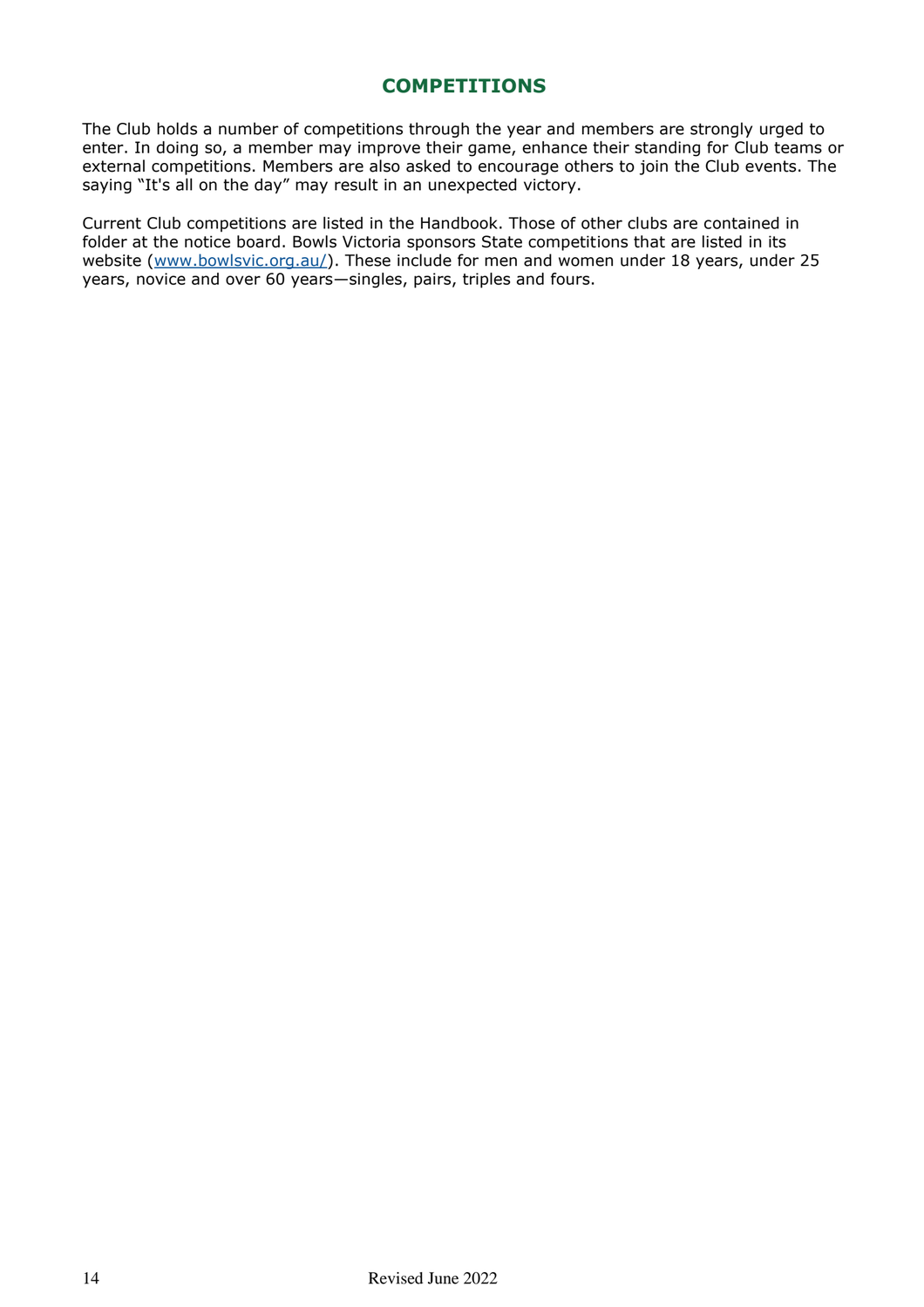### **POINTS FOR BOWLERS**

The Club recommends that all bowlers make themselves familiar with the contents of this updated issue of 'Points for Lawn Bowls Players'. Useful information is also provided in 'Points for Members'.

Whilst many bowlers in our Club have significant knowledge about the game and are an excellent example to newer players, it has to be recognised that player etiquette and the rules have been changing. Both matters are covered and by following the points raised here, all bowlers may increase their enjoyment, benefit the Club and avoid conflict.

Where rules are referred to, these are from 'World Bowls Laws of the Sport of Bowls, Crystal Mark 3rd Edition', *'Bowls Victoria Regulations (revised 01Aug2012)'*, 'Bowls Victoria Regulations for Attire 2010-2011 (updated 18Mar2010)', *'Bowls Victoria – Rules for Competition (rev 28Oct2012)'* and 'Mornington Peninsula Bowls Region Rules for Competition 2021-2022.

The Club provides for outdoor lawn bowls all year round. This document addresses only lawn bowls activities, comprising pennant matches, competitions and social games for both sexes.

Preparations for games will include selection of playing greens and rinks, production of cards and positioning of mats, jacks, rakes and score boards adjacent to the chosen rinks. This preparation is generally effected before arrival of competing bowlers. The cards will be issued on arrival, upon payment of green fees.

### **PENNANT MATCHES**

Pennant bowls are matches played during the period October through March, with a Christmas/ New Year break. Our Club plays other clubs within the Mornington Peninsula Bowls Region and selects from its members players for the *divisions* that are available to it. Matches are of 21 ends, played Tuesday ('Ladies Only' & 'Open') commencing 10am and Saturday ('Open') commencing at 1pm. Each *division* requires three Teams for Tuesday and two & three Teams for Saturday; all of four players – lead, second, third and skip and comprising a Side.

### DUTIES OF PLAYERS

- When chosen to play, attendance at least 45 minutes before match starts is recommended.
- Players are notified if conditions require cancellation of a match. The skip is first to be advised; the skip then advises the third, who advises the second and he/she advises the lead. Phone enquiries of the Club are to be avoided as these cause difficulty for those contacting the skips and other clubs.
- Approved apparel must be worn and authorised bowls equipment used when playing.
- If a member expects to be unavailable for pennant games, the selectors are to be notified at least one week prior to a match. A list of unavailable members is located on the Pennant Board, for this purpose.
- Pennant teams are chosen and listed at least 4 days before the match and it is the player's responsibility to check for inclusion, team position and match location before the match date. The teams are published on the Club's website under /Bowls. Check transport arrangements with skip, if an away match.
- When playing, avoid activity that may distract other players and ensure your close attention to the game. This offers an opportunity to judge the green and its affect on the bowls of other players. It also allows you to learn the capabilities of your opponents. Chatter with other players is to be avoided, as it affects concentration.
- Pre-match practice is allowed until one hour before start of the match, with the permission of the host club, on a rink other than that which may be used for the match. (see 10A & 14B of Bowls Victoria – Rules for Competition).
- Before commencing the match, each member of each team is allowed a trial end in both directions.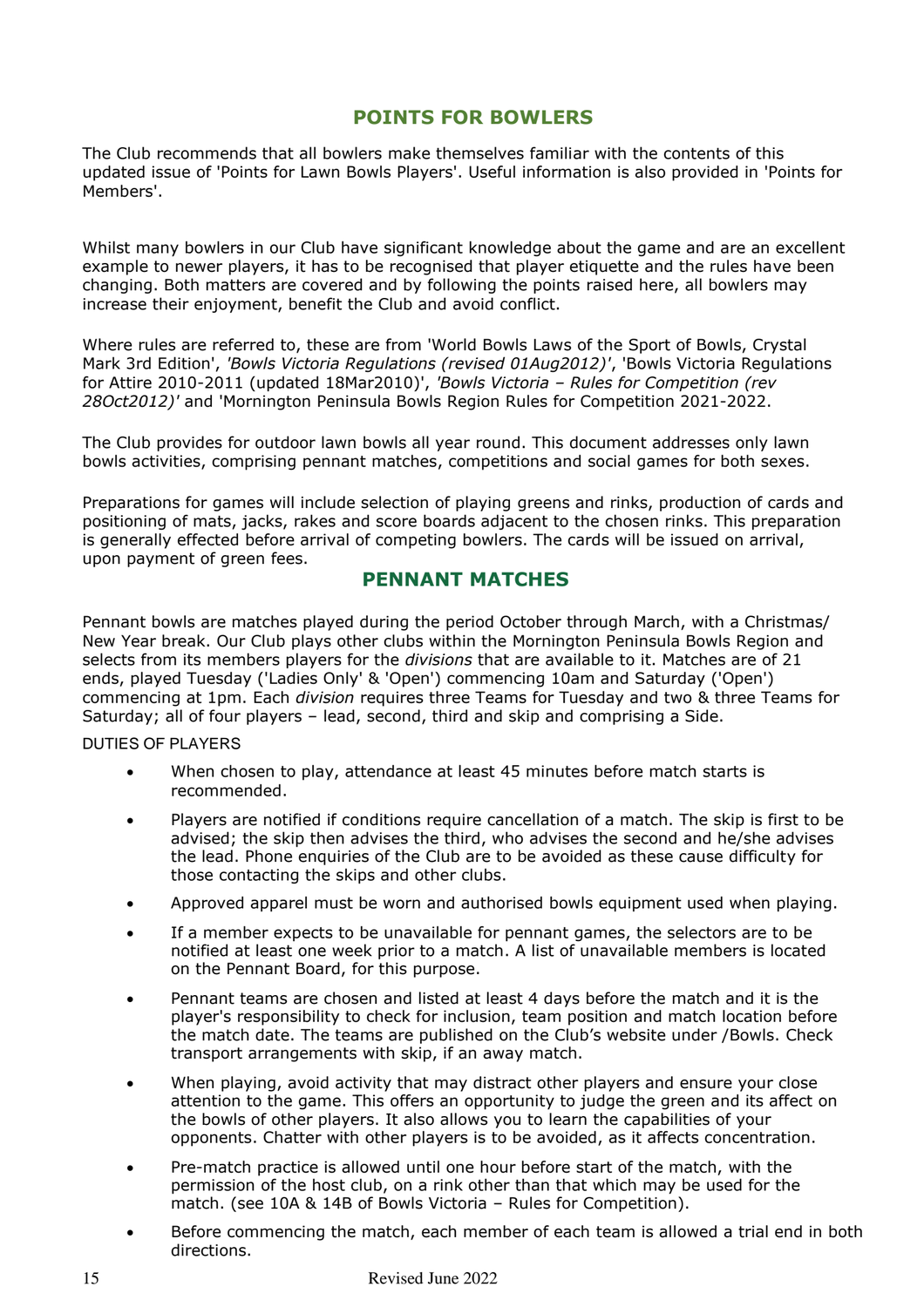### LEAD

- The Lead of the team chosen to commence play, shall place the mat and deliver the jack to the length desired by the Skip, not less than 21 metres from the mat front (law 23.5);
- The opposing Lead should hand over the mat and jack, for delivery;
- Except if the Skip decides otherwise, mat placement for each end should be at a similar location;
- Face the back ditch when placing the mat, to ensure correct alignment. On all other occasions, face the Skip before stepping on the mat, to check for instructions;
- Bowl up and back on the same side unless the Skip indicates otherwise;
- Seek to position your bowls within 1m of the jack and in line with or behind it;
- As a Lead, it is not generally recommended to attempt to contact opponent's bowls, to move them from the jack;
- When your bowl has come to rest, leave the mat to the opposing Lead and move over 1m behind it; watching the action of the opposing Lead's bowl;
- Upon completion of delivery of both bowls, move at least 1 metre behind the mat or onto the bank (law 36.1.1) and stay until both Thirds have completed their deliveries;
- Upon completion of bowling by Skips and declaration of end result, the losing team's Lead rakes the bowls to a position about 2m behind the mat and 1m to the left, then places the rake behind the rink number or, if a shared rake, behind the shared rink boundary marker;
- At break time, assist with tea and coffee supply at the table;
- After home matches, the Duty Team Lead returns jacks, mats and rakes to storage.

### **SECOND**

- Collect green fees and hand them to your Side Manager;
- Before handing the card to your Skip, ensure that all team names are entered on the card and introduce team members to the opposing team;
- Be observant of all bowls played;
- Before bowling, take instruction from Skip, for bowl delivery and positioning;
- Upon completion of delivery of both bowls, move at least 1 metre behind the mat or onto the bank (law 36.1.1) and stay until both Thirds have completed their deliveries;
- The home match Second nearest the totals scoreboard, enters the progressive total scores for the game, at intervals of about 5 ends;
- At break time, assist with tea and coffee supply at the table;
- After completion of all games at home matches, the Duty Team Second returns score boards & umbrellas to storage and restores shade covers.

### THIRD

- Be observant of all bowls played;
- Before bowling, take instruction from Skip, for bowl delivery and positioning;
- Mark touchers as soon as bowl comes to rest (law 25.1) and before the next bowl comes to rest (law 25.3). Remove marks on team's bowls after declaration of score;
- Mark the position of the jack [white indicator] and any touchers [coloured indicator] that end in the ditch, as laws 24.4 & 29.2;
- Only give advice to Skip if asked, except to indicate if head is altered;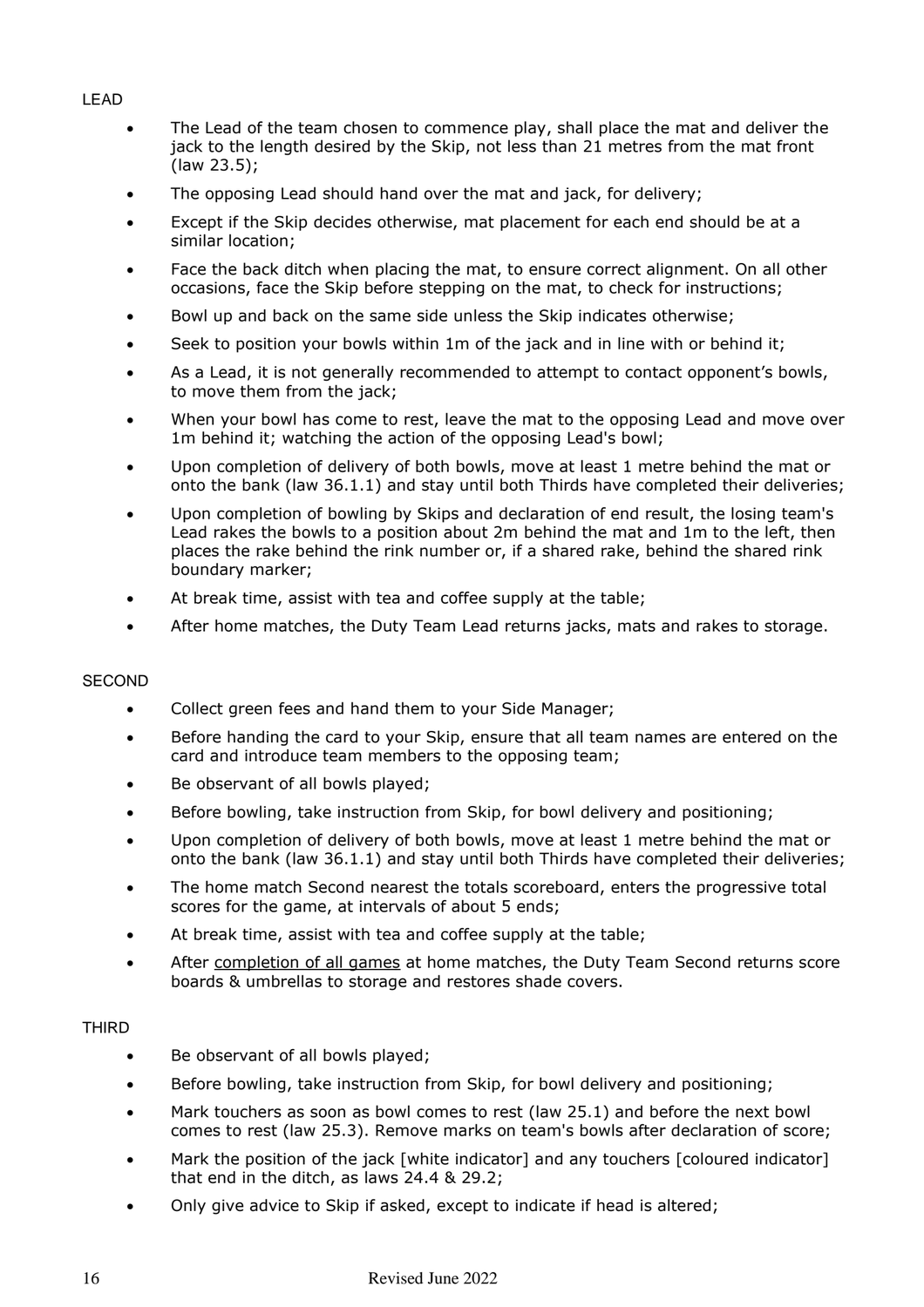- If unable to resolve a disputed shot, call the attending Umpire and retire to the bank with the other players, after removing non-contentious bowls and advising the Umpire of the situation;
- Provide a clear signal of the result score, to the Skip, upon agreement with the opposing Third. If the score is in dispute, call the Umpire/official measurer;
- Act as substitute Skip, if Skip is temporarily unavailable.

**SKIP** 

- The Skip has sole charge of the team and the Skip's instructions shall be observed by all members in the team;
- When directing team members' bowl positioning, use the hand on which side the bowl is to be played;
- Mark touchers as soon as bowl comes to rest (law 25.1) and before the next bowl comes to rest (law 25.3);
- Mark the position of the jack [white indicator] and any touchers which end in the ditch [coloured indicator] as per laws 24.4 & 29.2;
- Act to have dead bowls removed as soon as noticed (laws 27.3 & 27.4);
- Move the mat to the bank (behind the rink number) when opposing Skip completes the end;
- Provide encouragement and positive body language to team at all times. Avoid overt criticism of poor play - a quiet word at crossover is better;
- The Skip can, at any time, delegate their own powers and any of their own duties except those described in laws 37.1.7 and 37.1.8 (keeping scorecard), to any team member, so long as they tell the opposing Skip immediately;
- Keep score on the card provided by the Side Manager and on rink's scoreboard;
- Upon completion of play, sign and note time on the score card and counter sign the opposition Skip's score card as being correct, returning the card to the Side Manager.

### **SOCIAL GAMES**

Social games are less regulated than competitive matches but the general principles of 'World Bowls Laws' still apply; with bowlers' duties similar to those described above. Mornington Peninsula Bowls Region has authority to determine local rules. Because a member of any other club may apply to be included in a social match – as a single bowler or with his/her choice of team, it is important that rules for social matches are similar within a region. The Club considers that the following list of duties/controls, closely meets this need.

Social bowls games may involve club-chosen teams or teams previously agreed between players. Intended players are required to nominate on lists provided for the specific date or at least notify the Club by 6pm on the day before the game. Arrive no later than 30 minutes before start time or advise inability to attend not later than two hours prior. The matches will usually be between teams of three (triples), using three bowls. Other formats (pairs and fours) may be offered. The Club will detail the format and competing teams on the day. A number of practices apply to Social bowls and key to these are the following:-

- Notice of social matches is posted where bowlers may list their names/team.
- Except if the notice advises otherwise, approved apparel must be worn when playing.
- Except as detailed below, player duties will be as for Pennant.
- Dress must be 'whites' or 'uniform', if pennant or other competitions are being simultaneously played.
- Dress may be neat casual, with collared shirt, if approved apparel is not required.
- Footwear must have flat rubber soles, without ridges, (Bowls Australia approved)